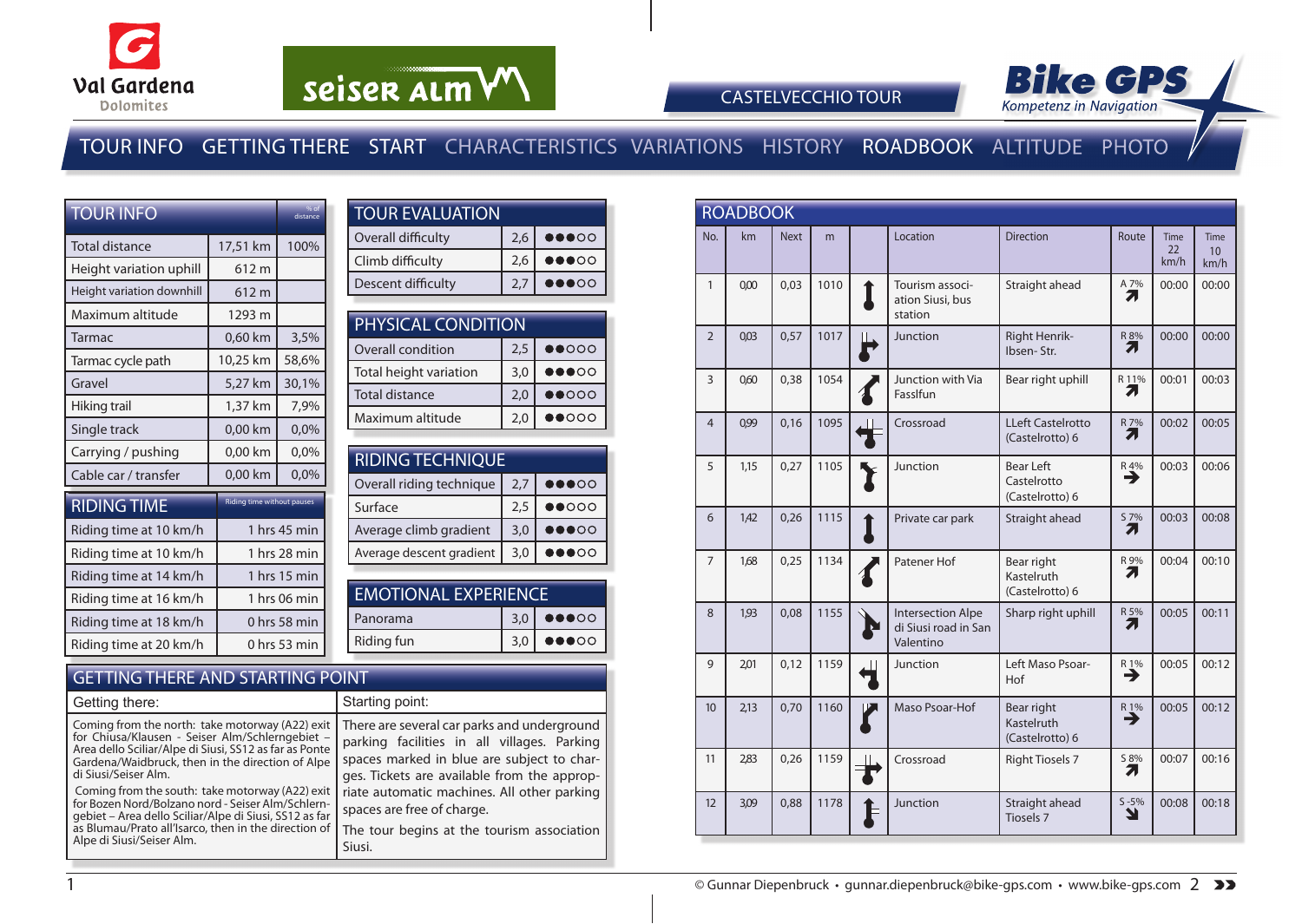

# seiser alm VV



CASTELVECCHIO TOUR

### TOUR INFO GETTING THERE START CHARACTERISTICS VARIATIONS HISTORY ROADBOOK ALTITUDE PHOTO

| <b>ROADBOOK</b> |       |             |      |                     |                                           |                                             |                               |                                          |                                 |
|-----------------|-------|-------------|------|---------------------|-------------------------------------------|---------------------------------------------|-------------------------------|------------------------------------------|---------------------------------|
| No.             | km    | <b>Next</b> | m    |                     | Location                                  | <b>Direction</b>                            | Route                         | <b>Time</b><br>$22 \overline{)}$<br>km/h | Time<br>10 <sup>°</sup><br>km/h |
| 13              | 3,97  | 0,30        | 1137 |                     | Junction                                  | Straight ahead St.<br>Michael 7             | S 6%<br>71                    | 00:10                                    | 00:23                           |
| 14              | 4,27  | 0,06        | 1155 |                     | Intersection                              | Bear left St.<br>Michael 7                  | $\overset{50\%}{\rightarrow}$ | 00:11                                    | 00:25                           |
| 15              | 4,32  | 0,35        | 1155 | $\boldsymbol{1}$    | Intersection                              | Straight ahead St.<br>Michael 7             | R 6%<br>Л                     | 00:11                                    | 00:25                           |
| 16              | 4,68  | 0,28        | 1173 |                     | Hof Unterdill in<br><b>Tiosels</b>        | Bear right<br>Wasserebene, St.<br>Michael 7 | R 14%<br>71                   | 00:12                                    | 00:28                           |
| 17              | 4,96  | 0,80        | 1211 |                     | Crossroad<br>sports ground<br>Wasserebene | Straight ahead<br>uphill Schafstall 8       | R 8%<br>71                    | 00:13                                    | 00:29                           |
| 18              | 5,76  | 0,12        | 1277 |                     | Turn-off for<br>Schafstall                | Straight ahead                              | R 0%<br>→                     | 00:15                                    | 00:34                           |
| 19              | 5,88  | 1,42        | 1277 |                     | Turn-off for<br>Schafstall                | Straight ahead                              | $R_{1\%}$                     | 00:16                                    | 00:35                           |
| 20              | 7,30  | 0,60        | 1291 | 卡                   | Crossroad                                 | Straight ahead                              | $R-1%$                        | 00:19                                    | 00:43                           |
| 21              | 7,90  | 0,51        | 1288 | $\boldsymbol{\eta}$ | Turn-off for<br>Marinzen                  | Straight ahead<br>Alpe di Siusi, Siusi      | R 0%<br>→                     | 00:21                                    | 00:47                           |
| 22              | 8.41  | 0,57        | 1286 | Σ                   | Control position<br>San Valentino         | Sharp right Seis<br>(Siusi) 4               | $\overline{R}$<br>$-10%$<br>Y | 00:22                                    | 00:50                           |
| 23              | 8,98  | 1,10        | 1231 |                     | Haus Waldrand,<br>bus stop                | Sharp left Trotzstr.                        | R.<br>$-10%$<br>Y             | 00:24                                    | 00:53                           |
| 24              | 10,08 | 0,17        | 1121 |                     | Junction with Via<br>Burgstall            | Straight ahead<br>downhill                  | $\mathsf{R}$<br>$-10%$<br>Y   | 00:27                                    | 01:00                           |

|     | <b>ROADBOOK</b> |             |      |  |                                                   |                                                             |                             |                           |                                        |  |  |
|-----|-----------------|-------------|------|--|---------------------------------------------------|-------------------------------------------------------------|-----------------------------|---------------------------|----------------------------------------|--|--|
| No. | km              | <b>Next</b> | m    |  | Location                                          | <b>Direction</b>                                            | Route                       | <b>Time</b><br>22<br>km/h | <b>Time</b><br>10 <sup>°</sup><br>km/h |  |  |
| 25  | 10,25           | 0,16        | 1105 |  | Turn-off for<br>Kastelruth<br>(Castelrotto) 6     | Bear Left Bagni di<br>Razzes 6                              | $R - 7%$<br>N               | 00:27                     | 01:01                                  |  |  |
| 26  | 10,41           | 0,54        | 1095 |  | Crossroads Way of<br>the cross                    | Straight ahead Bad<br>Ratzes                                | $R_{\bullet}$ <sup>0%</sup> | 00:28                     | 01:02                                  |  |  |
| 27  | 10,95           | 0,33        | 1097 |  | Junction for Bad<br>Ratzes (Bagni di<br>Razzes) 6 | Bear right level<br>road                                    | R 1%<br>→                   | 00:29                     | 01:05                                  |  |  |
| 28  | 11,28           | 0,11        | 1102 |  | Wooden bridge                                     | <b>Left Bad Ratzes</b>                                      | R 7%<br>71                  | 00:30                     | 01:07                                  |  |  |
| 29  | 11,39           | 0,40        | 1109 |  | Turn-off for Siusi<br>aerial cableway             | Straight ahead<br>uphill                                    | R 10%<br>Л                  | 00:31                     | 01:08                                  |  |  |
| 30  | 11,79           | 0.13        | 1148 |  | Junction                                          | Bear right uphill                                           | W12%<br>71                  | 00:32                     | 01:10                                  |  |  |
| 31  | 11,93           | 0,09        | 1165 |  | Water reservoir                                   | Bear left                                                   | S 3%<br>→                   | 00:32                     | 01:11                                  |  |  |
| 32  | 12,02           | 0,05        | 1167 |  | Intersection                                      | Bear right uphill                                           | $R - 0%$<br>→               | 00:32                     | 01:12                                  |  |  |
| 33  | 12,07           | 0,15        | 1167 |  | Bridge over brook                                 | Bear right uphill                                           | S 8%<br>71                  | 00:32                     | 01:12                                  |  |  |
| 34  | 12,22           | 0.42        | 1177 |  | Turn-off for<br>Castelvecchio                     | Straight ahead<br>Schlernbödele-<br>Malghetta Sciliar<br>3B | S 9%<br>7.                  | 00:33                     | 01:13                                  |  |  |
| 35  | 12,64           | 0.08        | 1210 |  | Crossroads near to<br>Bagni di Razzes             | Bear right uphill<br>Schlern (Sciliar) 1                    | S 12%<br>71                 | 00:34                     | 01:15                                  |  |  |
| 36  | 12,72           | 1,05        | 1220 |  | Junction to<br>Schlern (Sciliar) 1                | Sharp right<br>Bischofsweg                                  | S 6%<br>71                  | 00:34                     | 01:16                                  |  |  |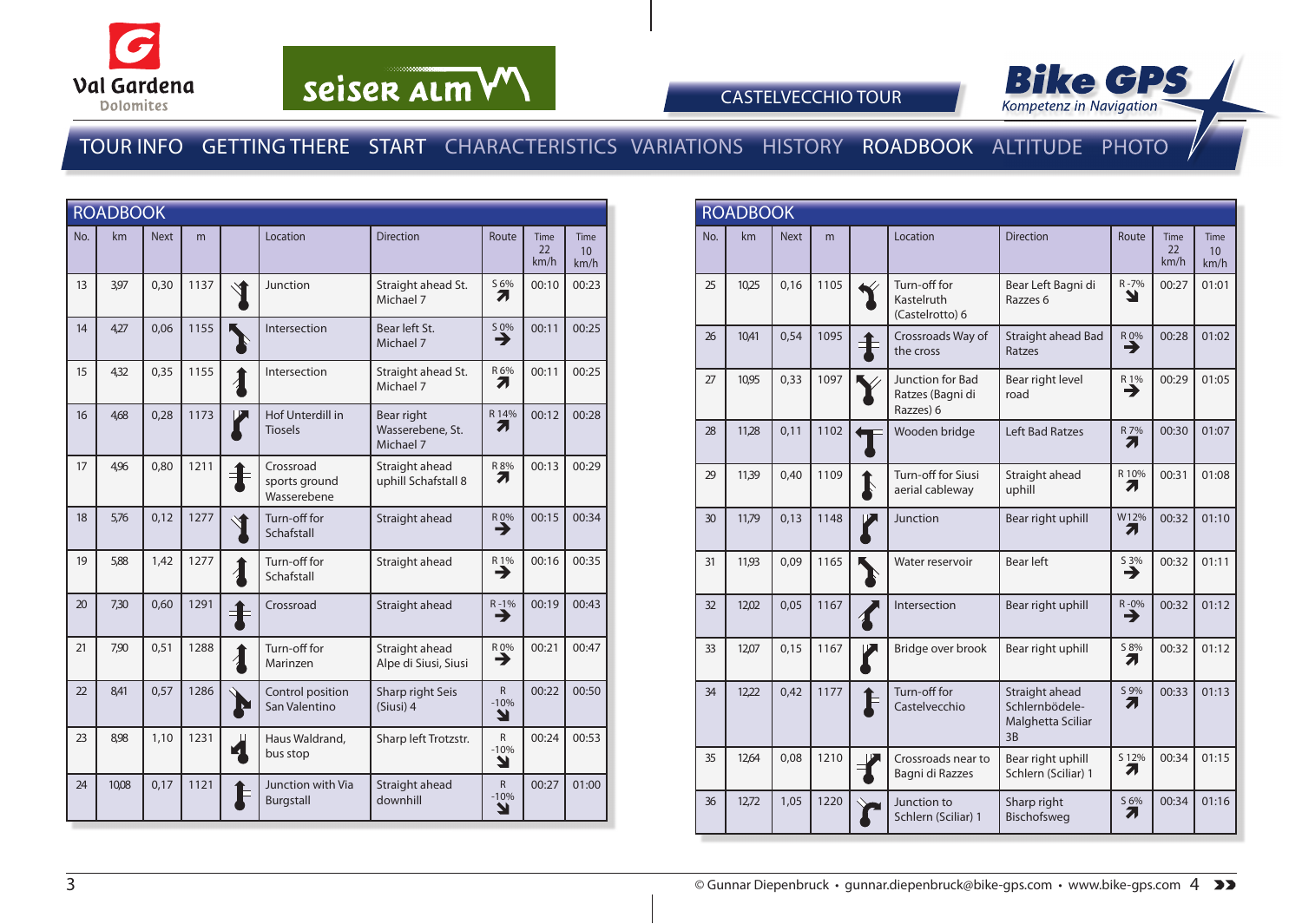

# seiser alm VV



#### CASTELVECCHIO TOUR

### TOUR INFO GETTING THERE START CHARACTERISTICS VARIATIONS HISTORY ROADBOOK ALTITUDE PHOTO

|     | <b>ROADBOOK</b> |             |      |                                                                             |                                                 |                  |                           |                                         |
|-----|-----------------|-------------|------|-----------------------------------------------------------------------------|-------------------------------------------------|------------------|---------------------------|-----------------------------------------|
| No. | km              | <b>Next</b> | m    | Location                                                                    | <b>Direction</b>                                | Route            | <b>Time</b><br>22<br>km/h | <b>Time</b><br>10 <sup>10</sup><br>km/h |
| 37  | 13,77           | 0,48        | 1273 | Fountain                                                                    | Straight ahead                                  | 51%<br>∍         | 00:37                     | 01:22                                   |
| 38  | 14,24           | 0,39        | 1281 | Junction                                                                    | Sharp right<br>Castelvecchio                    | $S-16%$<br>N     | 00:38                     | 01:25                                   |
| 39  | 14,63           | 0,18        | 1221 | Junction gravel<br>road                                                     | Straight ahead<br>downhill                      | $S-18%$<br>N     | 00:39                     | 01:27                                   |
| 40  | 14,81           | 0,14        | 1187 | Crossroad<br>Castelvecchio                                                  | Straight ahead                                  | $S - 6%$<br>Y    | 00:40                     | 01:28                                   |
| 41  | 14,95           | 0,43        | 1179 | Fountain                                                                    | Straight ahead<br>downhill Seis                 | $S-14%$<br>ע     | 00:40                     | 01:29                                   |
| 42  | 15,38           | 0,25        | 1117 | Crossroad                                                                   | Sharp left Ruine<br>Salegg (Castel<br>Seligo) 3 | W<br>$-12%$<br>N | 00:41                     | 01:32                                   |
| 43  | 15,64           | 0,68        | 1086 | Plaque on life ex-<br>pectancy                                              | Straight ahead                                  | W-4%<br>→        | 00:42                     | 01:33                                   |
| 44  | 16,32           | 0,31        | 1060 | Crossroad                                                                   | Sharp right down-<br>hill (later 3B)            | W<br>$-15%$<br>N | 00:44                     | 01:37                                   |
| 45  | 16,63           | 0,07        | 1012 | Car park Alpe di<br>Siusi cable car                                         | Bear right across<br>the car park               | $\overline{P}$   | 00:45                     | 01:39                                   |
| 46  | 16,70           | 0,15        | 1012 | Valley station<br>Alpe di Siusi aerial<br>cableway                          | Sharp left                                      | $A - 5%$<br>N    | 00:45                     | 01:40                                   |
| 47  | 16,85           | 0,13        | 1004 | <b>Junction Via</b><br>Oswald von<br>Wolkenstein                            | Right downhill                                  | A-7%<br>Y        | 00:45                     | 01:41                                   |
| 48  | 16,97           | 0,11        | 995  | Bridge over brook,<br>entrance car park<br>Alpe di Siusi aerial<br>cableway | Straight ahead<br>over bridge                   | $\frac{53\%}{2}$ | 00:46                     | 01:41                                   |

|     | <b>ROADBOOK</b> |             |      |   |                                          |                              |               |                           |                    |  |  |
|-----|-----------------|-------------|------|---|------------------------------------------|------------------------------|---------------|---------------------------|--------------------|--|--|
| No. | km              | <b>Next</b> | m    |   | Location                                 | <b>Direction</b>             | Route         | <b>Time</b><br>22<br>km/h | Time<br>10<br>km/h |  |  |
| 49  | 17,08           | 0,11        | 999  |   | Junction private<br>road                 | Bear left Siusi              | $R - 3%$<br>→ | 00:46                     | 01:42              |  |  |
| 50  | 17,19           | 0,02        | 995  | ⊵ | <b>Crossroad Matzlstr.</b>               | Bear left to main<br>road    | R 0%<br>∍     | 00:46                     | 01:43              |  |  |
| 51  | 17,22           | 0,24        | 995  |   | Garni Hauenstein                         | Right                        | A 4%          | 00:46                     | 01:43              |  |  |
| 52  | 17,45           | 0,06        | 1006 |   | Traffic roundabout<br><b>Siusi</b>       | Straight ahead<br>Kastelruth | A 6%          | 00:47                     | 01:44              |  |  |
| 53  | 17,52           | 0,00        | 1010 |   | Tourism associati-<br>on Siusi, bus stop | End of tour                  | A 0%<br>→     | 00:47                     | 01:45              |  |  |